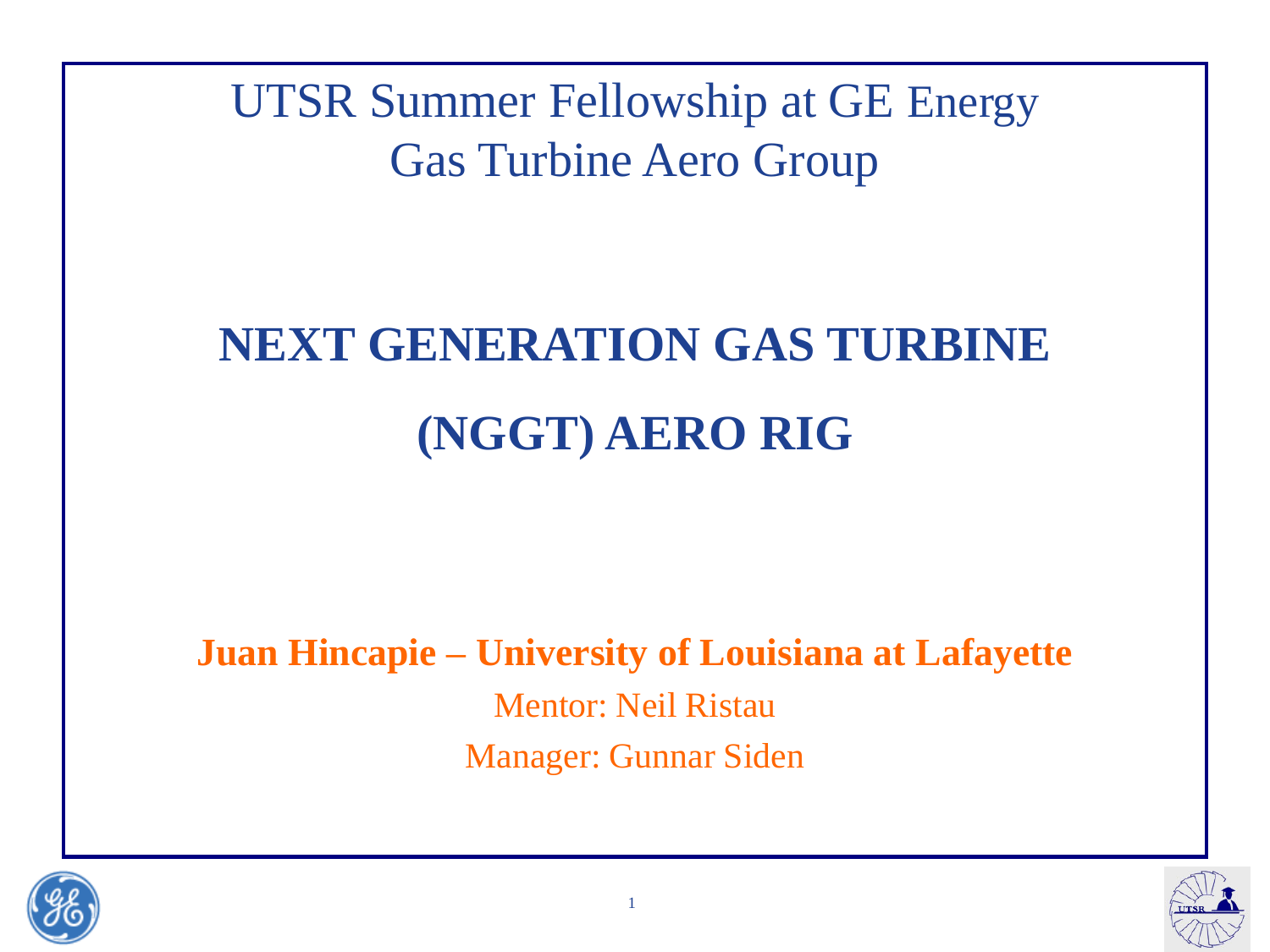### INTRODUCTION

 In gas turbines applications, CFD plays greater part in the aerodynamic design of turbomachinery than in any other engineering application

- Shorter design cycles performance optimization
- Reduced cost
- GE Energy designed, constructed, and tested a 3-stage power generation turbine rig to validate and verify CFD design tools and methodologies

#### **Fellowship Description**

The project involves performing data reduction, data interpretation, and CFD model analysis of a power generation turbine rig







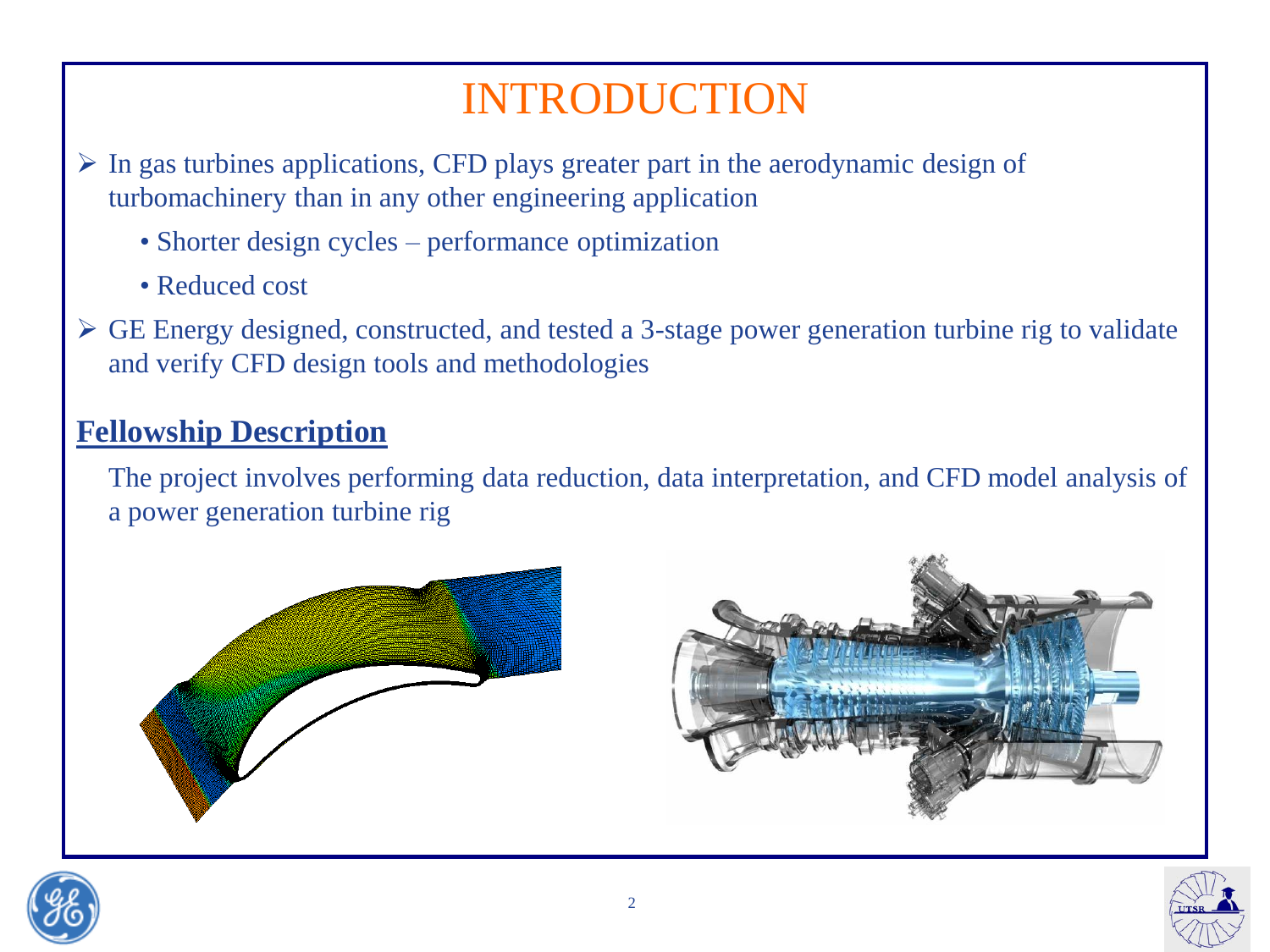### NGGT TURBINE AERO RIG

- $\geq 1:5$  scale of the turbine from an actual power generation turbine
- $\triangleright$  Fully cooled rig with 16 independent secondary flow circuits to distribute cooling flows to airfoils, shrouds, wheelspace, etc
- $\triangleright$  Equipped with multiple sensors to measure pressure (total and static), temperature (total and static), mass flow, torque, and speed.
- $\triangleright$  Aero similarity maintained through scaling of airfoil rows, trailing edge thicknesses, throats, surface profiles, etc







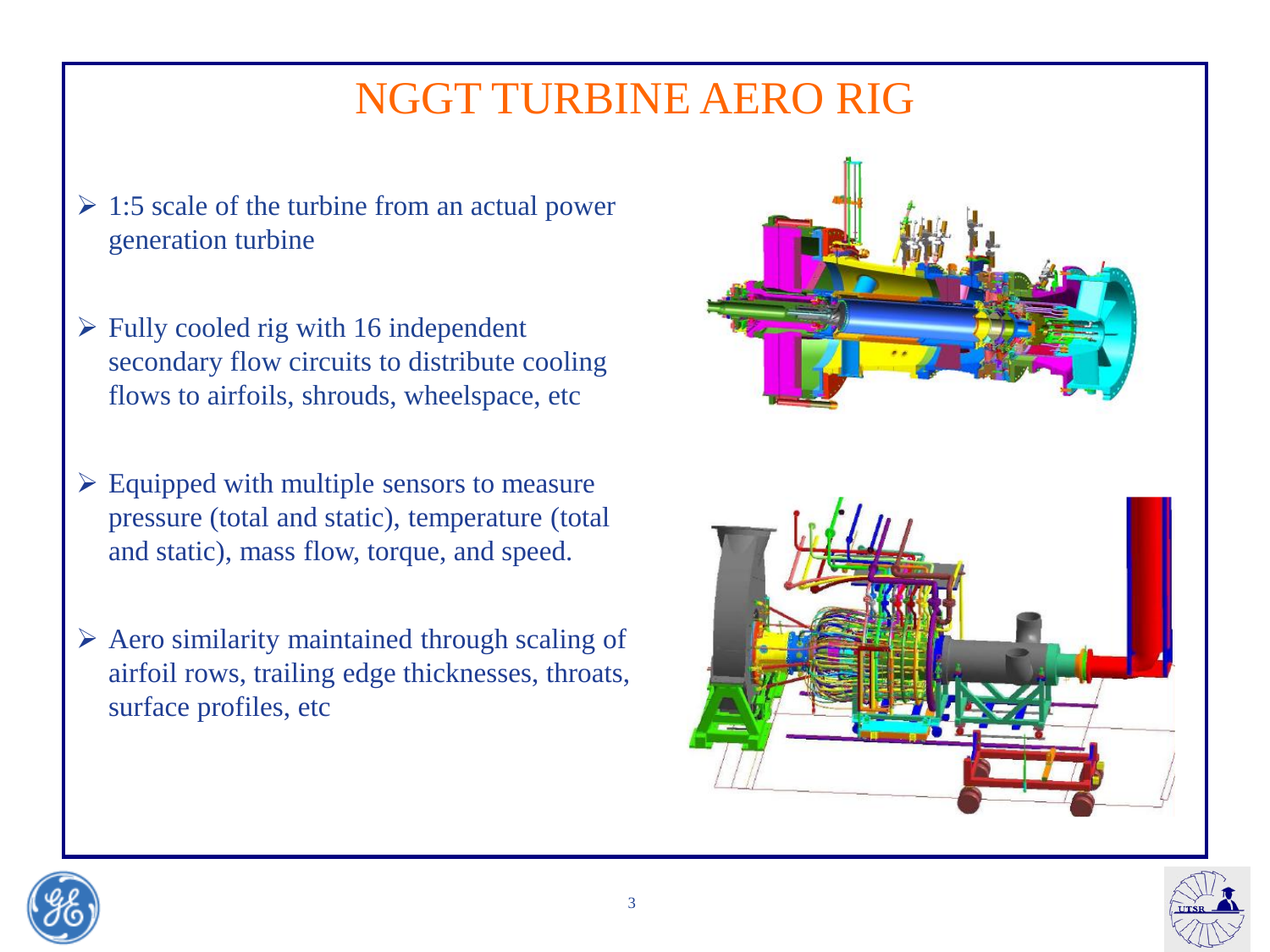### **OBJECTIVES**

**DATA** – Using the test data collected from the NGGT turbine rig:

 $\triangleright$  Refine a Matlab script that can be used to determine mixed-out profiles of pressure, temperature, velocity, and swirl at different locations of the flowpath

Generate contour plots of pressure, velocity, temperature, and swirl

**CFD** – Using current CFD tools and methodologies:

- $\triangleright$  Run pre-test CFD analysis for all the operating conditions of the NGGT rig test
- $\triangleright$  Interpret the results given by the pre-test CFD model at the locations of the sensors used in the test
	- Determine mixed-out profiles of pressure, temperature, velocity, and swirl
	- Generate contour plots of pressure, velocity, temperature, and swirl
- Compare the profiles and contour plots with the data
- Update pre-test CFD model to match data to validate and verify the CFD design tools and methodologies



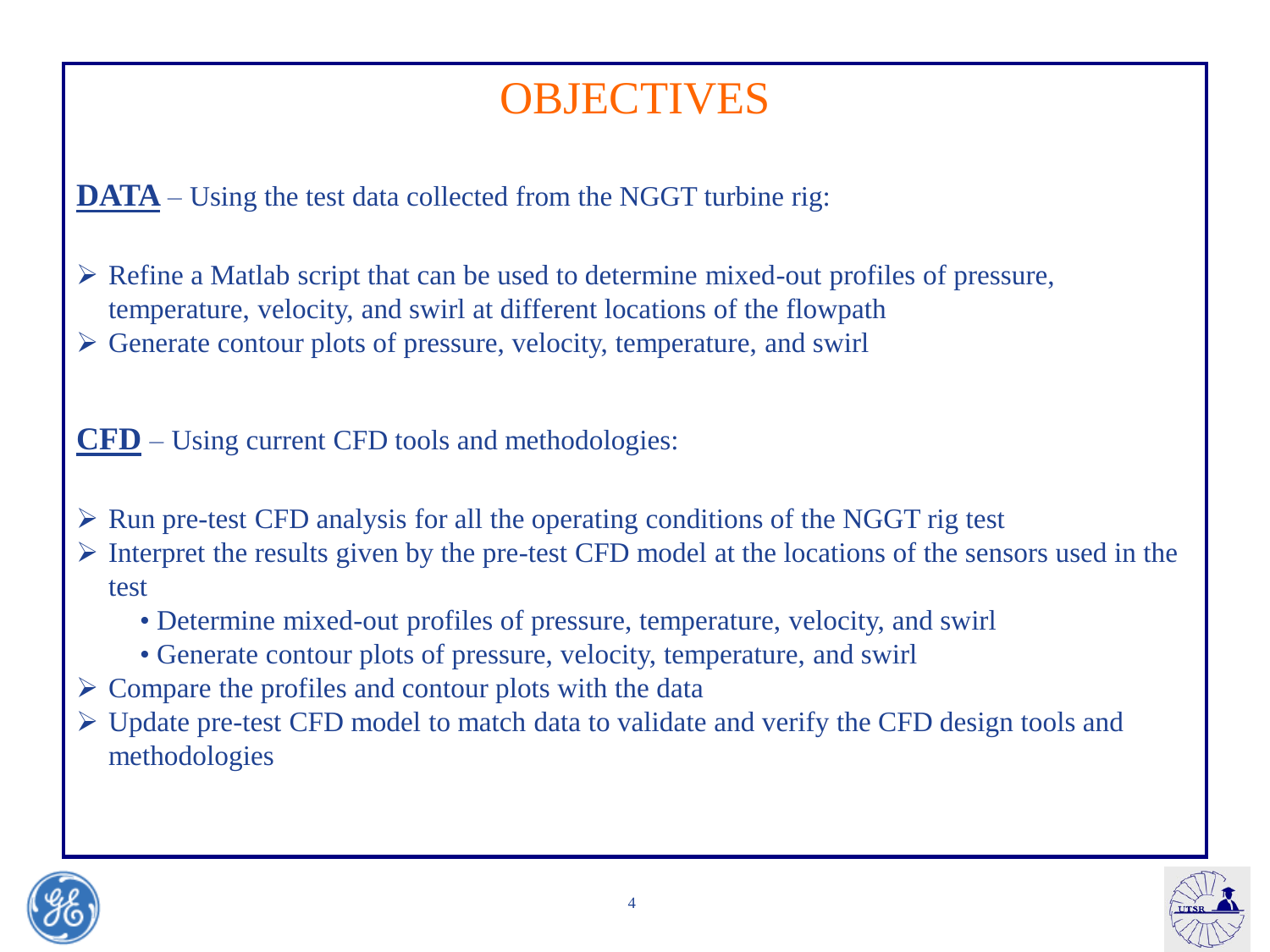### DATA - Matlab

#### • Test data collected by data acquisition system is calibrated and reduced

| 6.089<br>16.237<br>35.273<br>8.107<br>740.776<br>19.900<br>740.649<br>740.603<br>740.<br>.477<br>$-15.979$<br>$-13.694$<br>740.471<br>$-1.06$<br>$-13.694$<br>$-1.24$<br>737.733<br>737.760<br>13.883<br>19.900<br>737.608<br>6.122<br>35.300<br>$-14.978$<br>$-13.625$<br>$-14.978$<br>8.133<br>737.885<br>737.603<br>$-1.16$<br>$-1.06$ | Pt(psi<br>8.115<br>8.114<br>8.103<br>8.103<br>8.092<br>8.092<br>8 1 8 3<br>8 1 1 9<br>8.099 | Ps(psi)<br>6.089<br>6.097<br>6.082<br>6.079<br>6.062<br>6.065<br>6.080<br>6 106<br>6.082 | Vabs(tt/s)<br>741<br>791<br>740.021<br>741.496<br>.937<br>741.<br>743.903<br>743.211<br>741 879<br>738 968<br>725<br>740. | U(ft⁄s)<br>741.490<br>739.703<br>741.172<br>741.635<br>743.573<br>742.882<br>741.577<br>738.667<br>740.415 | V(f t/s)<br>$-15.362$<br>$-15.812$<br>$-15.078$<br>$-13.803$<br>$-12.877$<br>$-13.080$<br>$-13.814$<br>$-15.020$<br>$-13.523$ | V(t t/s)<br>14.501<br>14.846<br>15.909<br>16.051<br>18.041<br>17.849<br>16.039<br>14.391<br>16.653 | cirm(X)<br>35.170<br>35.170<br>35.170<br>35.181<br>35.190<br>35.190<br>35 190<br>35 218<br>35.240 | rad(%)<br>19.900<br>19.900<br>19.900<br>19.900<br>19.900<br>19.900<br>19.900<br>19 9NN<br>19.900 | Vcvl(ft/s) Vm(ft/s)<br>741.632<br>739.852<br>741.343<br>741.809<br>743.792<br>743.096<br>741.750<br>738.807<br>740.602 | .654<br>741<br>739.877<br>. 331<br>741<br>.766<br>741<br>743.685<br>743.000<br>741.711<br>738 824<br>740.544 | Uz(ft/s)<br>741<br>. 495<br>739.708<br>741<br>. 177<br>741<br>.637<br>743.573<br>742.885<br>741.583<br>738 672<br>740.<br>.420 | Cu(ft/s)<br>$-14.242$<br>$-14.587$<br>$-15.650$<br>$-15.936$<br>$-18.041$<br>$-17.704$<br>$-15.780$<br>$-14.133$<br>$-16.394$ | $\text{Vr}(\text{ft/s})$<br>$-15.362$<br>$-15.812$<br>$-15.078$<br>$-13.803$<br>$-12.877$<br>$-13.080$<br>$-13.814$<br>$-15.020$<br>$-13.523$ | PHI<br>$-1.19$<br>$-1.22$<br>$-1.17$<br>$-1.07$<br>$-0.99$<br>$-1.01$<br>$-1$ 07<br>$-1, 16$<br>$-1.05$ | alphz<br>$-1.10$<br>$-1.13$<br>$-1$<br>$-1.23$<br>$-1.39$<br>$-1.37$<br>$-1, 22$<br>$-1, 10$<br>$-1.27$ | Tt (F)<br>121.78<br>121.56<br>121.64<br>121.67<br>121.73<br>121.58<br>121 64<br>121 68<br>121.59<br>121.73<br>121.90 |
|-------------------------------------------------------------------------------------------------------------------------------------------------------------------------------------------------------------------------------------------------------------------------------------------------------------------------------------------|---------------------------------------------------------------------------------------------|------------------------------------------------------------------------------------------|---------------------------------------------------------------------------------------------------------------------------|------------------------------------------------------------------------------------------------------------|-------------------------------------------------------------------------------------------------------------------------------|----------------------------------------------------------------------------------------------------|---------------------------------------------------------------------------------------------------|--------------------------------------------------------------------------------------------------|------------------------------------------------------------------------------------------------------------------------|--------------------------------------------------------------------------------------------------------------|--------------------------------------------------------------------------------------------------------------------------------|-------------------------------------------------------------------------------------------------------------------------------|-----------------------------------------------------------------------------------------------------------------------------------------------|---------------------------------------------------------------------------------------------------------|---------------------------------------------------------------------------------------------------------|----------------------------------------------------------------------------------------------------------------------|
|-------------------------------------------------------------------------------------------------------------------------------------------------------------------------------------------------------------------------------------------------------------------------------------------------------------------------------------------|---------------------------------------------------------------------------------------------|------------------------------------------------------------------------------------------|---------------------------------------------------------------------------------------------------------------------------|------------------------------------------------------------------------------------------------------------|-------------------------------------------------------------------------------------------------------------------------------|----------------------------------------------------------------------------------------------------|---------------------------------------------------------------------------------------------------|--------------------------------------------------------------------------------------------------|------------------------------------------------------------------------------------------------------------------------|--------------------------------------------------------------------------------------------------------------|--------------------------------------------------------------------------------------------------------------------------------|-------------------------------------------------------------------------------------------------------------------------------|-----------------------------------------------------------------------------------------------------------------------------------------------|---------------------------------------------------------------------------------------------------------|---------------------------------------------------------------------------------------------------------|----------------------------------------------------------------------------------------------------------------------|

Script requests user input to read test data and perform radial and circumferential averaging, define constant variables, and contour limits.

• Script performs a constant area 2D mixing calculation to determine mixed-out profiles

Ptot mass (Idx) = sum (RhoVzPtEA) / sum (RhoVzEA) ; Ttot mass (Idx) = sum (RhoVzTtEA) / sum (RhoVzEA) ; Pstat area (Idx) =  $sum(FstateEA)/sum(EA)$ ; Cu mix (Idx) = sum (RhoVzCuEA) / sum (RhoVzEA) ; Vabs mass (Idx) = sum (RhoVzVabsEA) / sum (RhoVzEA) ; Vr mass (Idx) = sum (RhoVzVrEA) / sum (RhoVzEA) ;

 $\lambda$  = Cp\*Ttot mass(Idx)\*Gc\*J-1/2\*Cu mix(Idx)^2; % Mixed-out average coefficient,  $\lambda$  $B = Cp/Rg*$  (Pstat area (Idx) \*Gc\*144+sum (RhoVzVzEA) / sum (EA) ) : % Mixed-out average coefficient, B  $C = (Cp/kg-0.5) * (sum(Rh0VzEA)/sum(EA))^2$ ; \* Hixed-out average coefficient, C Rho mix (Idx) =  $1/(2 * A) * (B + sqrt(B * 2 - 4 * A * C))$ ;

 $\mathtt{Vz\_mix}\left(\mathtt{Idx}\right) \ = \ 1/\mathtt{Rho\_mix}\left(\mathtt{Idx}\right)\ast \mathtt{sum}\left(\mathtt{RhoVzEA}\right)/\mathtt{sum}\left(\mathtt{EA}\right)\,;$  $\label{eq:Alphat} \underline{\text{Alpha}\ \text{mix}}\,(\text{Idx})\ =\ (\text{atan}\,(\text{Cu}\ \text{mix}\,(\text{Idx})\,/\text{Vz}\_\text{mix}\,(\text{Idx})\,)^*180/\text{pi}) + \text{alpha\_adjust}\,;$  $\texttt{Pstat\_mix}(\texttt{Idx}) = \texttt{Pstat\_area}(\texttt{Idx}) + \texttt{sum}(\texttt{RhoVzVzEk}) / \texttt{sum}(\texttt{EA}) / (\texttt{Gc*144}) - (\texttt{sum}(\texttt{RhoVzEk}) / \texttt{sum}(\texttt{EA})) \texttt{?2} / (\texttt{Rho\_mix}(\texttt{Idx}) * \texttt{Gc*144})$ Tstat mix(Idx) = Pstat mix(Idx)/(Rg\*Rho mix(Idx))\*144/J;  $\underline{\mathtt{Mstat\_mix}}\left(\mathtt{Idx}\right) \;=\; \mathtt{sqrt}\left(\left(\mathtt{Cu\_mix}\left(\mathtt{Idx}\right){}^{\wedge}2{}+Vz\_mix\left(\mathtt{Idx}\right){}^{\wedge}2\right) / \left(\mathtt{GAMSO}^{\wedge}\mathtt{Rg}^{\wedge}\mathtt{Tstat\_mix}\left(\mathtt{Idx}\right){}^{\wedge}\mathtt{d}^{\wedge}\mathtt{Gc}\right)\right),$ Ptot mix (Idx) = Pstat mix (Idx) \* (Ttot mass (Idx) / Tstat mix (Idx) ) ^ (GAM50/(GAM50-1) ) ;



| Number of Radial Locations?                          | Min Pitch (deg) ?   |
|------------------------------------------------------|---------------------|
| <b>lot</b>                                           |                     |
| Starting Transient Number?<br>þ                      | Max Pitch (deg)?    |
| Upstream Nozzle Counts?<br>h                         | Min Yaw (deg)?      |
| Angle of Traverse Range (deg)?<br>b                  | Max Yaw (deg) ?     |
| Alpha Adjust?<br>ю                                   | Min Pt?             |
| PL50 Hub Radius (in.)?<br>b                          | Max Pt?             |
| PL50 Tip Radius (in.)?<br>h                          | Min Ps?             |
| Process All Circum. Data? (Yes=0, No=1)<br>þ         | Max Ps?             |
| If NO, Number of Vane for Data Processing?<br>b      | OK.<br>Cancel       |
| % of Circum. Position to Start Data Processing?<br>b |                     |
| Signal Dignostics? (Yes=0, No=1)<br>b                | GAM50?<br>ю         |
| Contour Plots? (Yes=0, No=1)<br>þ                    | RGas?<br>'n         |
| Save Data? (Yes=0, No=1)<br>b                        | J?<br>b             |
| Measured Flow?<br>Ы                                  | Gc?<br>b            |
| OK.<br>Cancel                                        | <b>OK</b><br>Concel |

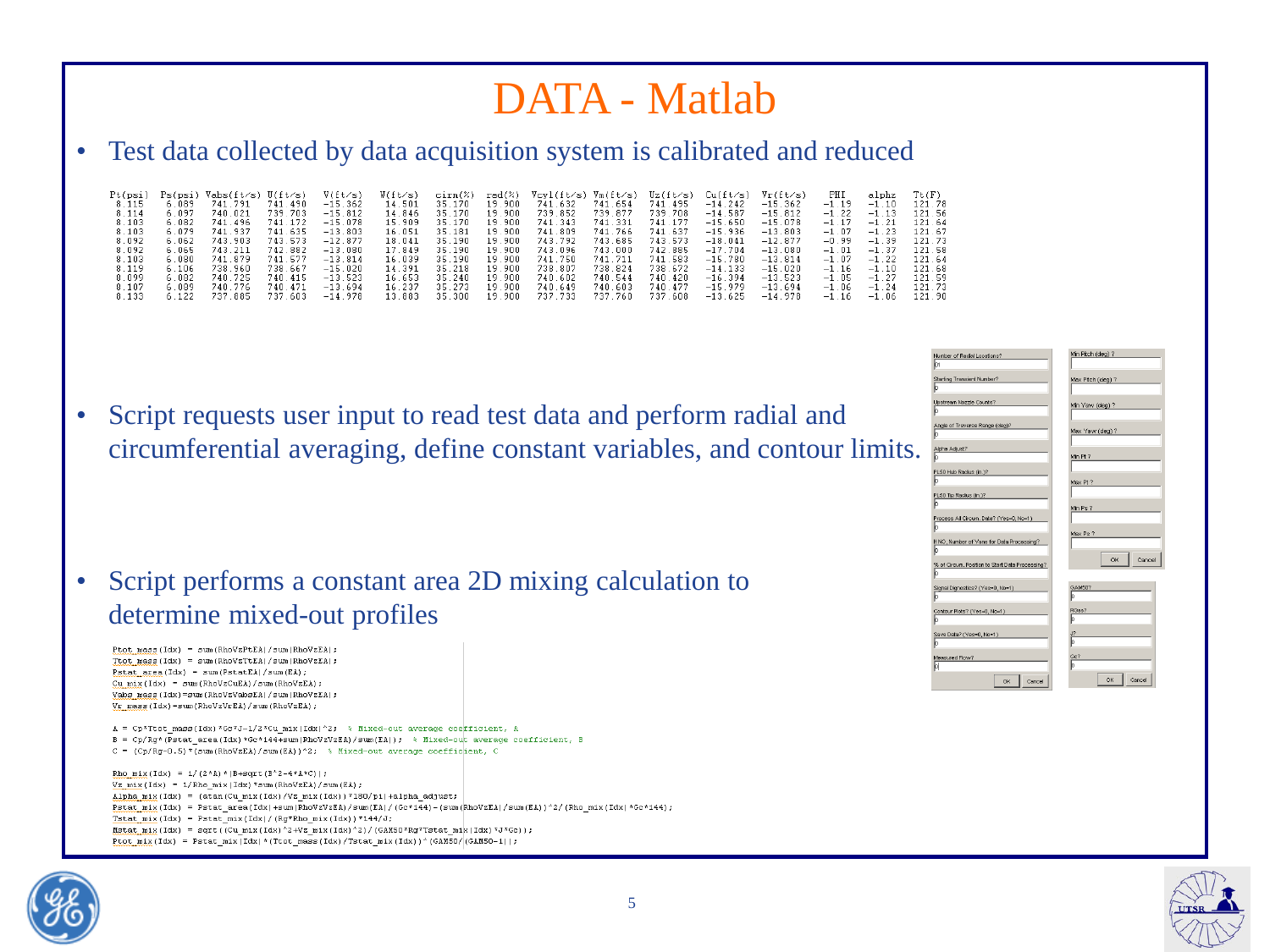#### **Matlab Output**

- Due to proprietary limitations, output plots are generated for illustrative purposes only
- Mixed-out profiles





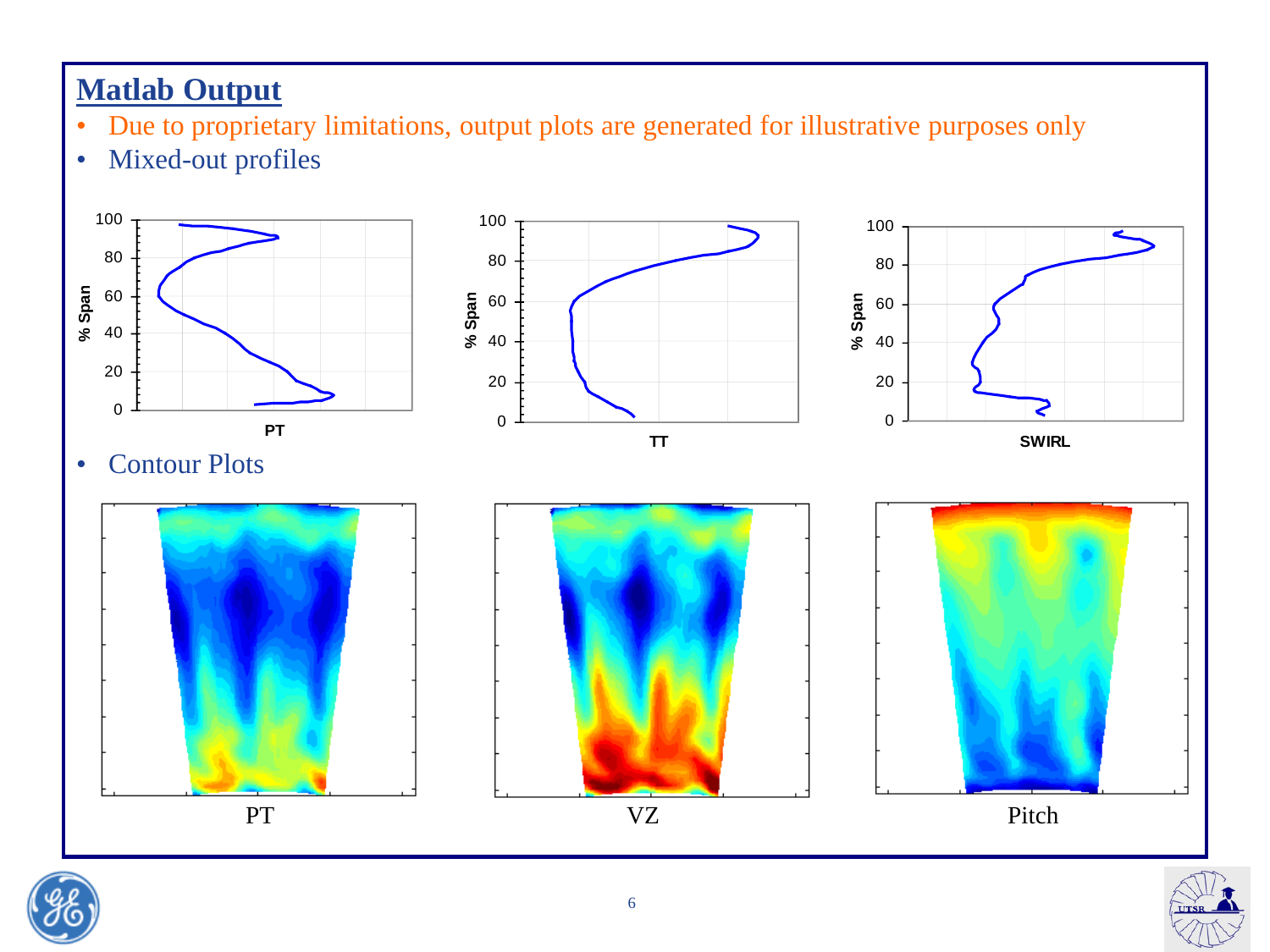### **CFD**

- TACOMA: In-house 3D CFD program used to solve structured or unstructured grid non-linear and linear Euler/Navier-Stokes equations for turbomachinery blade rows.
- Capable of evaluating mixed-out profiles and contour plots at any location of the flowpath

#### **CFD Output**





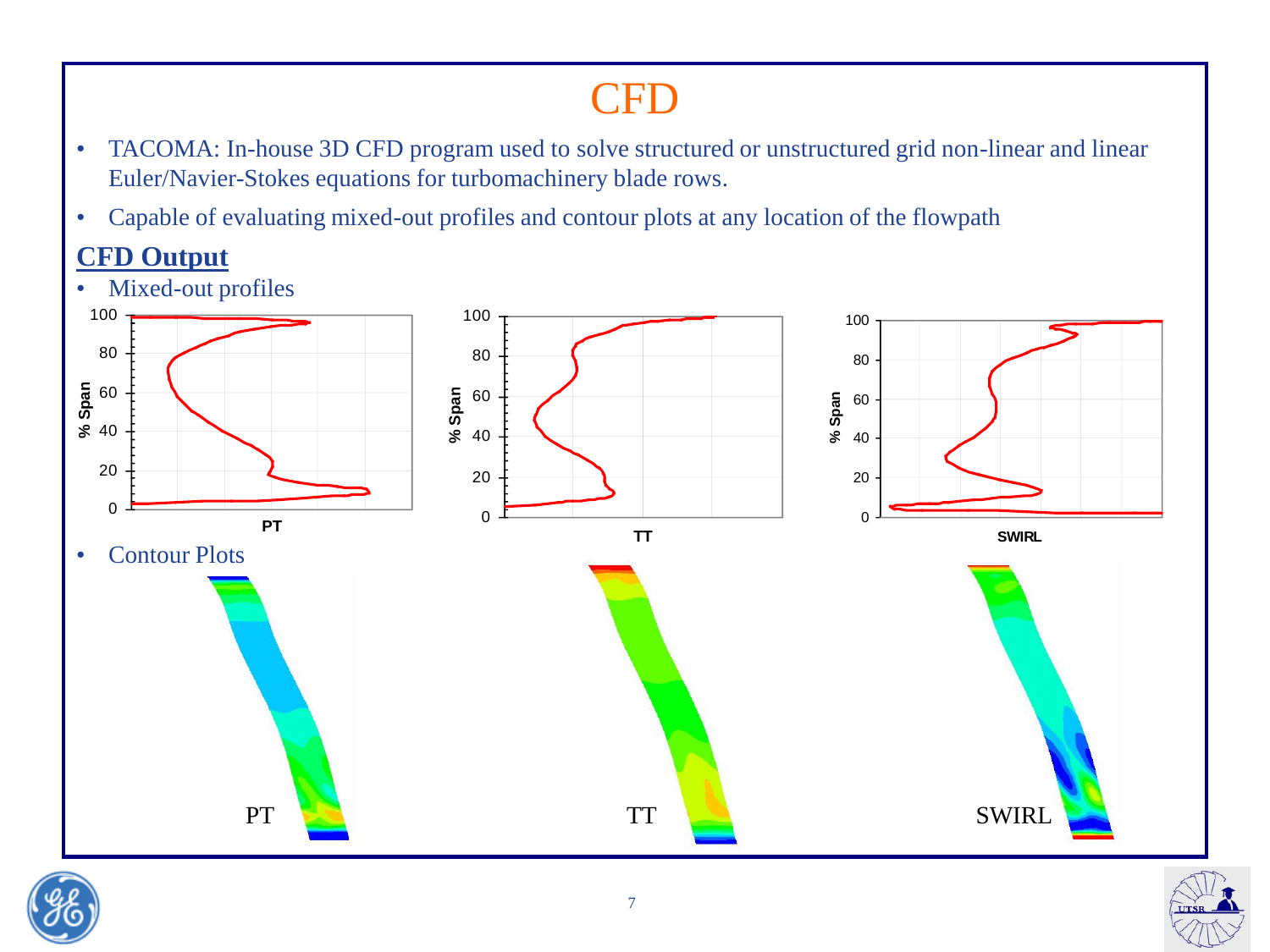### DATA Vs. CFD





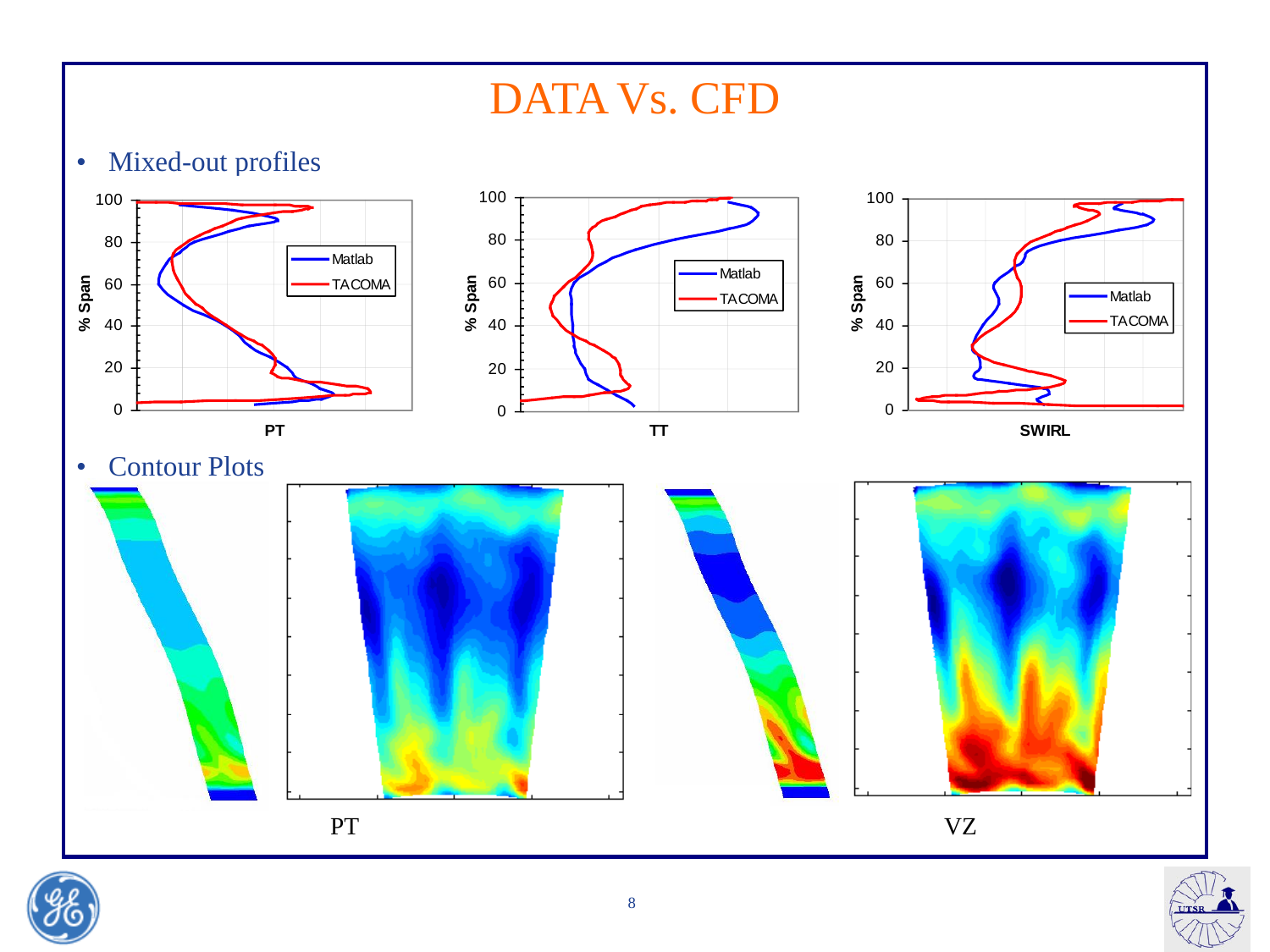### RESULTS

#### Mixed-out profiles

• Pressure profile – shows a similar relationship between both cases; however, there are some discrepancies at the hub and tip of the airfoil.

- Differences might be caused by shock losses due to secondary and/or cooling flows, which could be captured differently between the data and the CFD model.
- Temperature profile is significantly different, which suggests that it's due to source term modeling.
- Pre-test CFD program needs to be updated with correct flow levels, boundary conditions, source terms, and post-test configurations.

#### **► Contour Plots**

- Use different frames of reference. Hence, plots do not portray the same information
- Similar characteristics
- Future work Redefine source term modeling and boundary conditions in TACOMA to match the secondary and cooling flows. The expectative is to match the CFD to the data and set a CFD model benchmark to be used for future gas turbine designs.



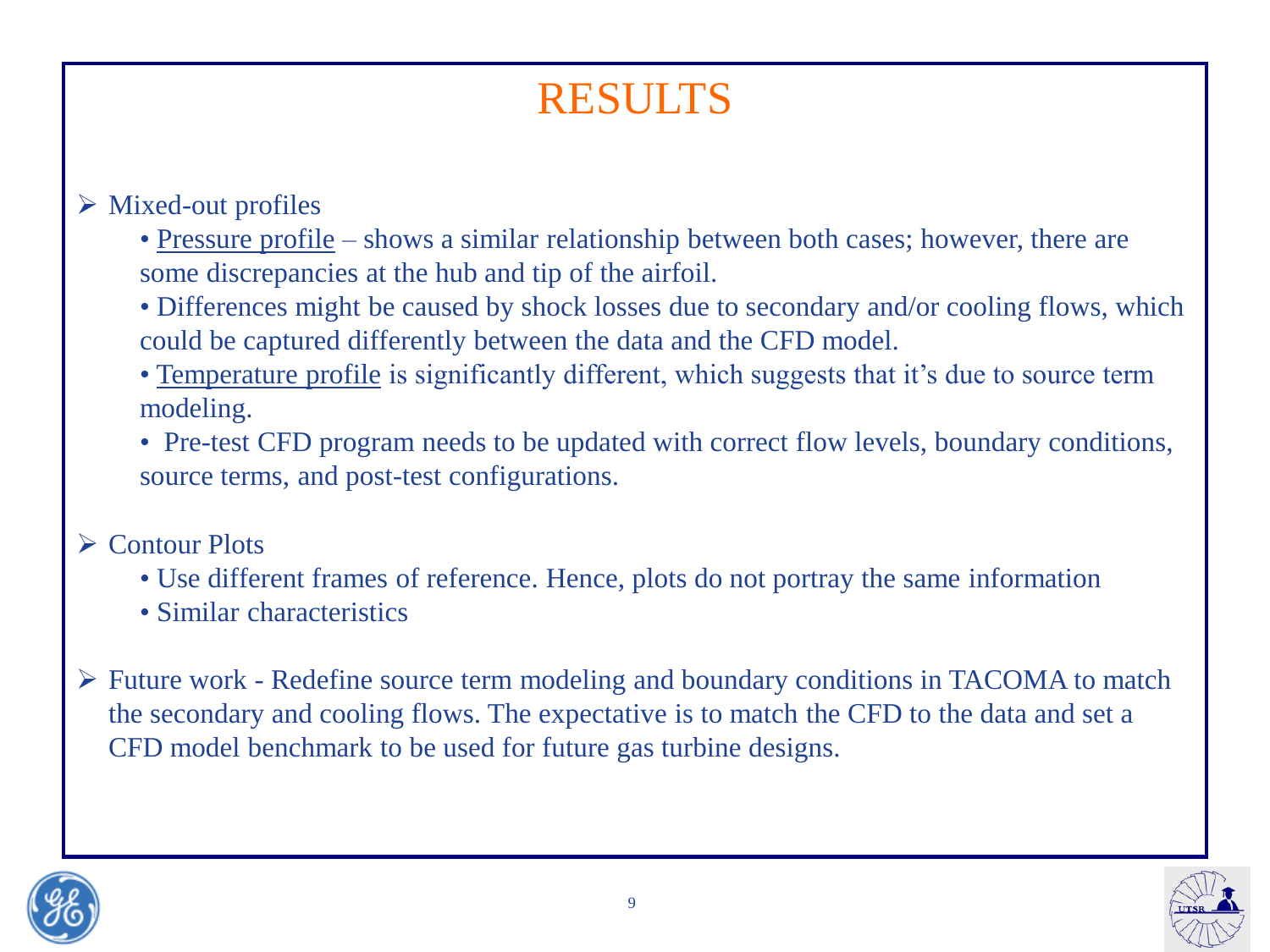### AIRFOIL SURFACE FINISH

 $\triangleright$  CFD – Capable of modeling surface roughness but set-up to assume smooth airfoils

SURFIN – Computer-aided tool that estimates surface roughness effects much faster than CFD

Objective: Perform a surface finish analysis of turbine airfoils for the NGGT rig using a computer-aided tool (SURFIN)

#### **SURFIN Program Concept:**

- Design tool for estimating the effects of surface finish on airfoil performance
- Calculates surface roughness  $(RMS)$  Causes increase in drag generating efficiency losses
- Determines Hydraulically Smooth point Max. RMS that causes no losses



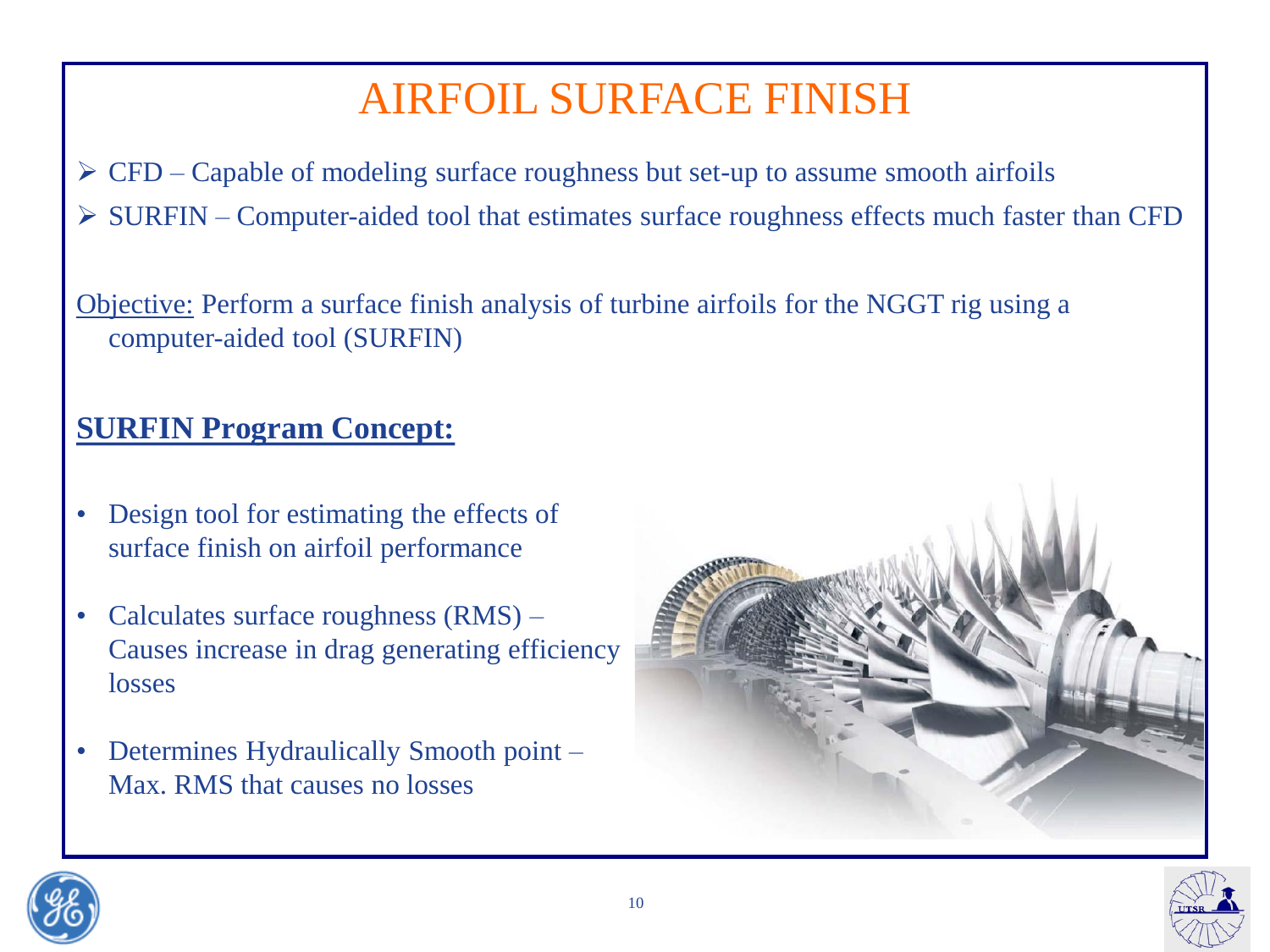#### **SURFIN Results:**



Hydraulically Smooth Point

- Airfoils need to be polished to an RMS equal to the Hydraulically Smooth point
- $\triangleright$  If the manufacturing process can't produce such RMS, then it is necessary to know how much efficiency is lost to adjust the CFD performance estimate
- $\triangleright$  For instance, given a measured RMS of *x*, the loss in efficiency corresponds to *y* points in the bladerow efficiency

 Typically, a small decrease in the overall turbine efficiency can increase the operating cost of an engine by thousands of dollars per hour.